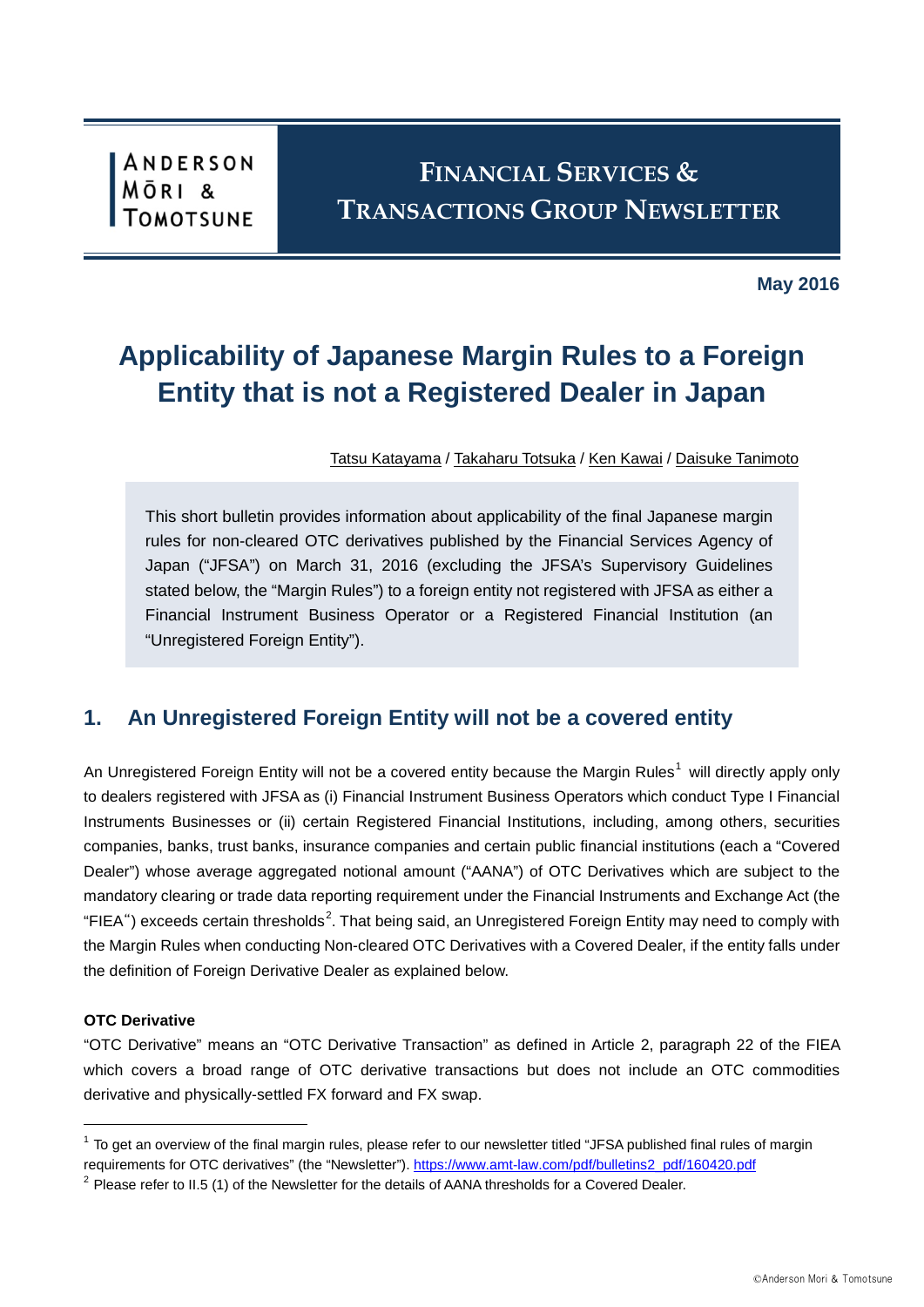#### **Non-cleared OTC Derivative**

"Non-cleared OTC Derivative" means an OTC Derivative that is not cleared by either: (i) a local or overseas CCP licensed in Japan; or (ii) an overseas CCP, which offers clearing services equivalent to Japanese licensed CCP relying on a relevant exemption under the FIEA.

## **2. Indirect application to Foreign Derivative Dealer**

The Margin Rules will apply to non-cleared OTC Derivatives executed between a Covered Dealer whose AANA exceeds certain thresholds and an entity that conducts OTC Derivatives in a foreign state<sup>[3](#page-1-0)</sup> as a business (excluding Foreign Governments, etc., a "Foreign Derivative Dealer") unless one or more exemptions are applied.

## **3. Exemptions for a Foreign Derivative Dealer**

#### **(1) 300 billion yen threshold for Foreign Derivative Dealer's AANA of OTC Derivatives**

The Margin Rules regarding both variation and initial margins will be exempt if a Foreign Derivative Dealer's AANA of OTC Derivatives (see below), on a single entity basis, is expected, judging reasonably from the status of the transactions and other circumstances, to be less than 300 billion yen<sup>[4](#page-1-1)</sup>.

#### **Foreign Derivative Dealer's AANA of OTC Derivatives**

"Foreign Derivative Dealer's AANA of OTC Derivatives" means the yearly average of the total amount of the notional principal amounts pertaining to OTC Derivatives on the last day of each month starting from April of the year that is two years before the year in which the trade date of a Non-cleared OTC Derivative falls (if the trade date falls in December, starting from April of the year that is one year before the year in which the trade date falls). In practice, the calculation will need to be made once every year and be referenced in relation to Non-cleared OTC Derivatives whose trade date falls into the relevant one year period (i.e. from December to November).

### **(2) 1.1 trillion yen threshold for Foreign Derivative Dealer's AANA of Non-cleared OTC Derivatives, etc.**

Any requirements regarding an initial margin will be exempt, if a Foreign Derivative Dealer's AANA of Non-cleared OTC Derivatives, etc. (see below), on a group basis, is expected, judging reasonably from the status of the transactions and other circumstances, to be not more than JPY1.1 trillion<sup>[5](#page-1-2)</sup>.

1

<span id="page-1-0"></span><sup>&</sup>lt;sup>3</sup> Limited to a state where it is appropriately recognized that agreements on Close-out Netting and similar agreements are valid in light of the laws and regulations of that foreign state.

<sup>4</sup> Subject to the applicable phase-in schedule

<span id="page-1-2"></span><span id="page-1-1"></span><sup>&</sup>lt;sup>5</sup> For a period between September 1, 2016 to August 31, 2017, 420 trillion yen;

For a period between September 1, 2017 to August 31, 2018, 315 trillion yen;

For a period between September 1, 2018 to August 31, 2019, 210 trillion yen;

For a period between September 1, 2019 to August 31, 2020, 105 trillion yen;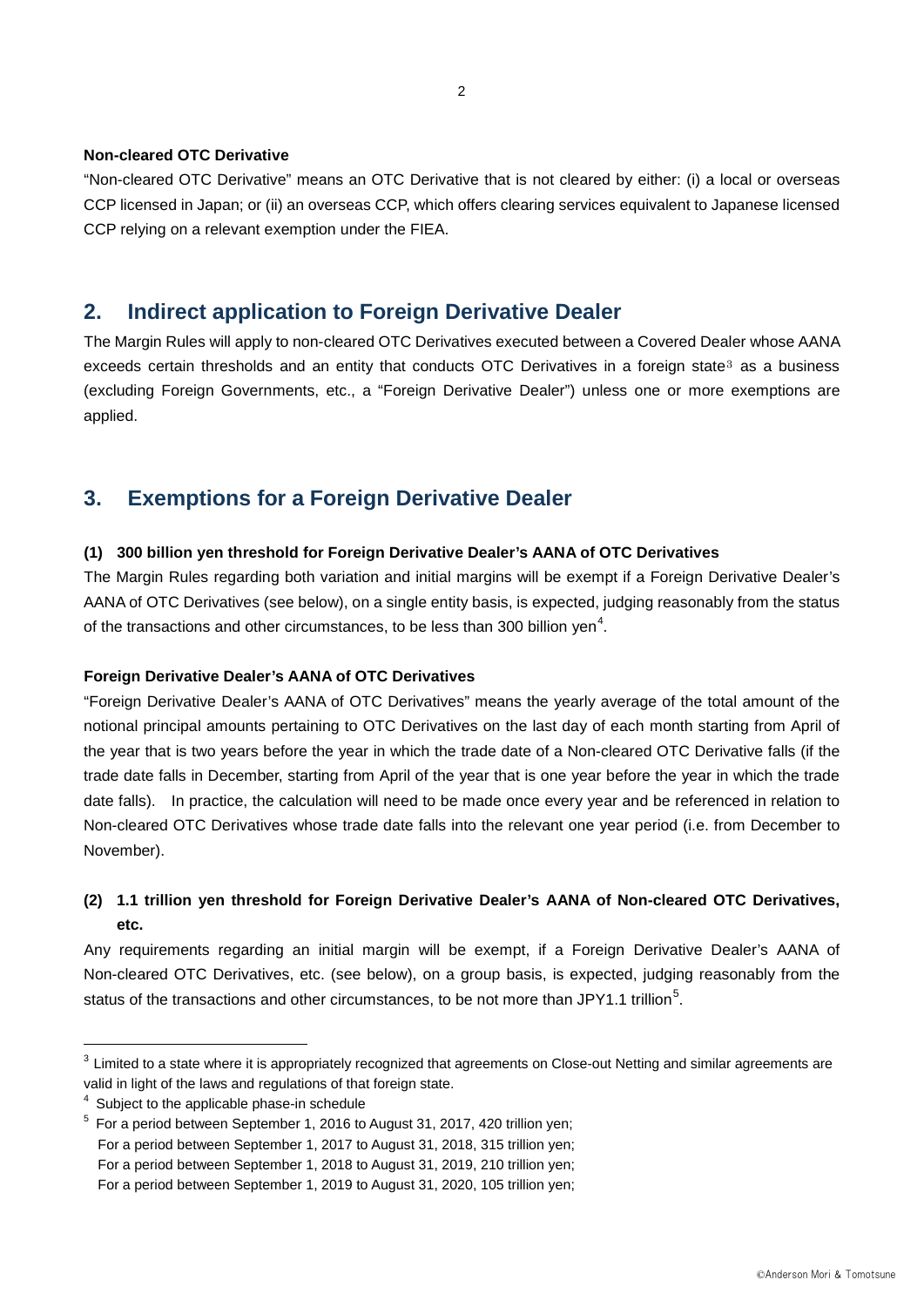#### **Foreign Derivative Dealer's AANA of Non-cleared OTC Derivatives, etc.**

"Foreign Derivative Dealer's AANA of Non-cleared OTC Derivatives, etc." means the average of the total amount of the notional principal amount pertaining to Non-cleared OTC Derivatives, non-cleared OTC commodity derivatives and physically-settled FX forwards and FX swaps on the last day of each month from March to May of the year prior to the year in which the trade date falls (if the trade date falls between September and December, from March to May of the year in which the trade date falls). In practice, the calculation will need to be made once every year and be referenced in relation to Non-cleared OTC Derivatives whose trade date falls into the relevant one year period (i.e. from September to August).

#### **What constitutes a "group"?**

A "group" is constituted by a Parent Company, etc., a Subsidiary, etc. or a Subsidiary, etc. of a Parent company, etc. of the Foreign Derivative Dealer.

"Parent Company, etc." means those specified by the relevant Cabinet Office Ordinance as a company, etc. which has control over the decision making body, including the shareholders meeting, which is responsible for deciding the policies for finance, operations, and business of another company, etc. (meaning a company, partnership, or any other business entity equivalent thereto (including those equivalent thereto in a foreign state)).

"Subsidiary Company, etc." means another Company, etc. whose decision making body is controlled by a Parent Company, etc.

#### **How are intra-group transactions counted?**

Any intra-group transactions are not included in the relevant calculation of Foreign Derivative Dealer's AANA of Non-cleared OTC Derivatives, etc.

#### **(3) Representation of counterparty's regulatory status**

JFSA's responses to public comments suggest that reasonable representations made by a counterparty as to whether its AANAs are above thresholds or not can be a major factor to determine the status of the counterparty, but it is not permissible to rely solely on the representations, not considering other factors which are reasonably available.

## **4. Foreign fund's / SPC's issues**

It is not entirely clear under what circumstances a foreign fund or SPC is considered to be a Foreign Derivative Dealer. JFSA's responses to public comments suggest that OTC Derivatives conducted for the purpose of improving its own portfolio are basically not deemed to be the OTC derivatives conducted "as a business". At the same time, however, the responses suggest that whether a foreign fund or SPC is considered to be a Foreign Derivative Dealer or not should be determined each by each from the perspective of its substance.

### **5. JFSA's Supervisory Guideline**

The JFSA Supervisory Guidelines require a financial institution etc. (including a Covered Dealer) which is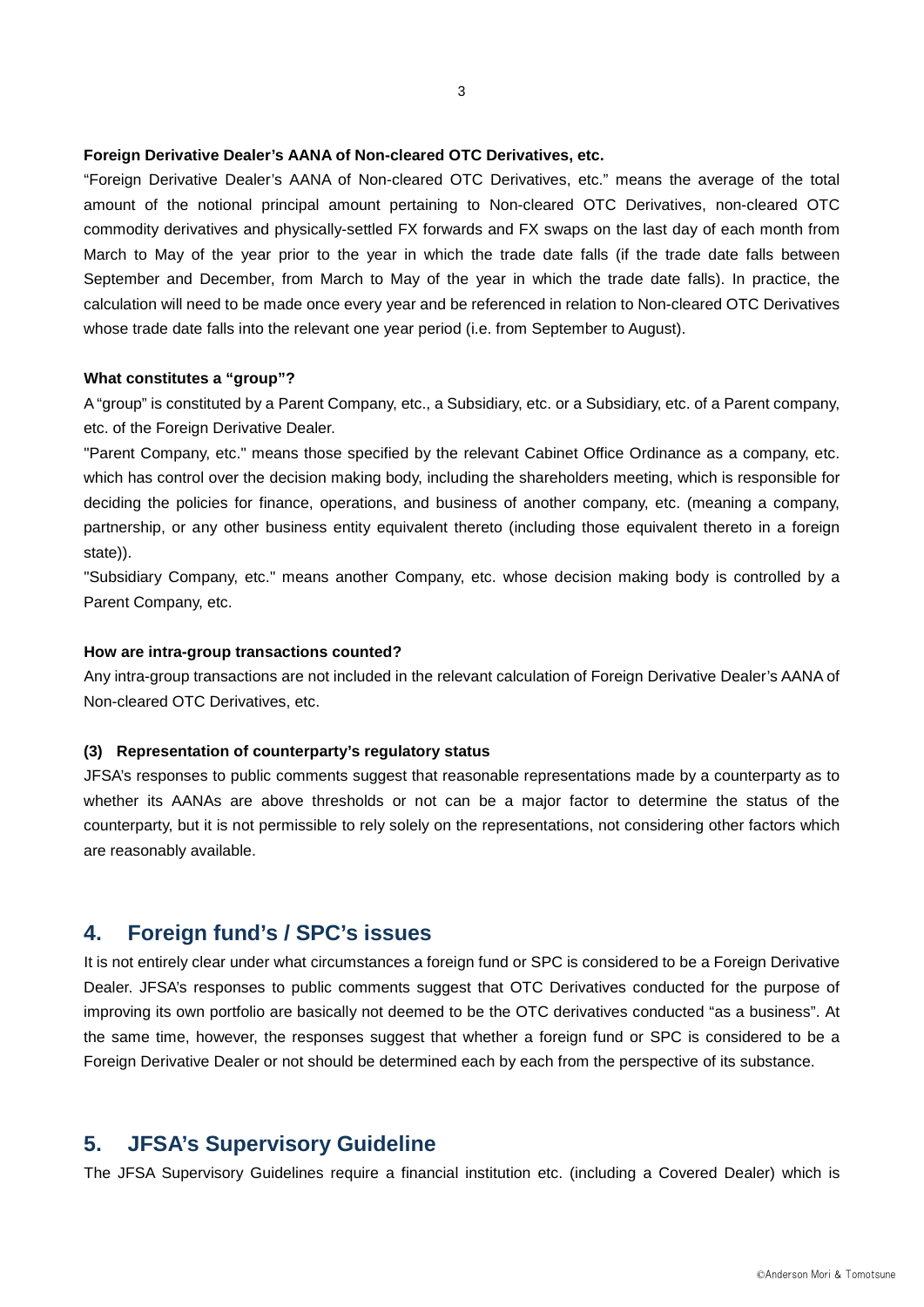subject to the J-FSA's supervision (each a "Regulated Dealer") to enter into agreements for a variation margin (e.g. ISDA Master Agreement and CSA) and to calculate current exposure and exchange variation margins on a regular basis or in response to an ad-hoc margin call, if it enters into Non-cleared OTC Derivatives with another financial institution etc. (including a Foreign Derivative Dealer) on and after March 1, 2017 regardless of its AANAs or the counterparty's AANAs. Hence, even a Foreign Derivative Dealer whose AANAs are below the thresholds explained in paragraphs 3 above may be requested to enter into such agreements if it conducts Non-cleared OTC Derivatives with a Regulated Dealer.